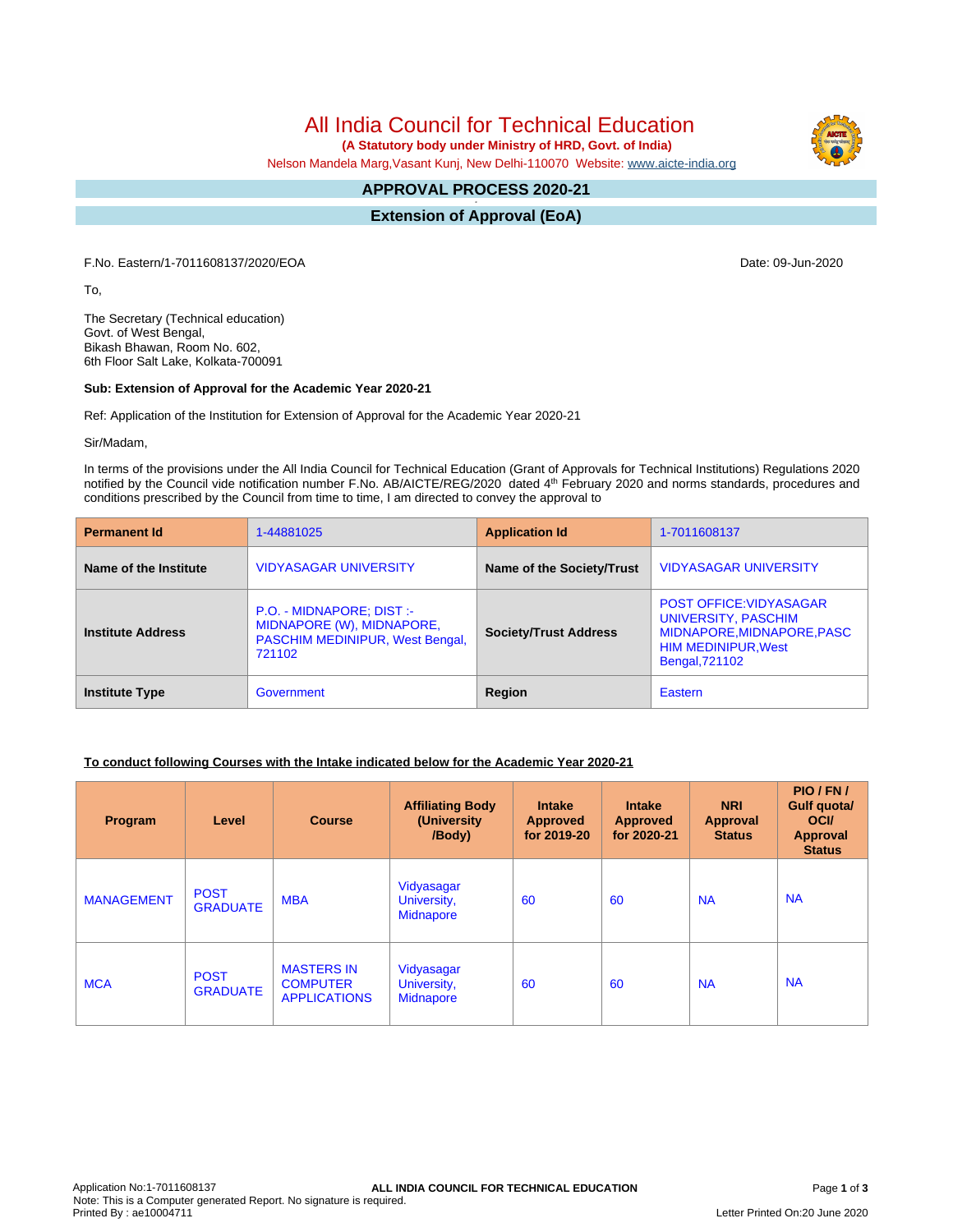#### **It is mandatory to comply with all the essential requirements as given in APH 2020-21 (Appendix 6)**

The Institution/ University is having the following deficiencies as per the online application submitted to AICTE and the same shall be complied within Six Months from the date of issue of this EoA

| Deficiencies Noted based on Self Disclosure |                   |  |  |  |  |
|---------------------------------------------|-------------------|--|--|--|--|
| <b>Particulars</b>                          | <b>Deficiency</b> |  |  |  |  |
| 1. Anti-Ragging Relate                      |                   |  |  |  |  |
| Constitution of Anti-Ragging Squad          | Yes               |  |  |  |  |

**\***Please refer Deficiency Report for details

# **Important Instructions**

- 1. The State Government/ UT/ Directorate of Technical Education/ Directorate of Medical Education shall ensure that 10% of reservation for Economically Weaker Section (EWS) as per the reservation policy for admission, operational from the Academic year 2020-21 is implemented without affecting the reservation percentages of SC/ ST/ OBC/ General. However, this would not be applicable in the case of Minority Institutions referred to the Clause (1) of Article 30 of Constitution of India. Such Institution shall be permitted to increase in annual permitted strength over a maximum period of two years beginning with the Academic Year 2020-21
- 2. The Institution offering courses earlier in the Regular Shift, First Shift, Second Shift/Part Time now amalgamated as total intake shall have to fulfil all facilities such as Infrastructure, Faculty and other requirements as per the norms specified in the Approval Process Handbook 2020-21 for the Total Approved Intake. Further, the Institutions Deemed to be Universities/ Institutions having Accreditation/ Autonomy status shall have to maintain the Faculty: Student ratio as specified in the Approval Process Handbook. All such Institutions/ Universities shall have to create the necessary Faculty, Infrastructure and other facilities WITHIN 2 YEARS to fulfil the norms based on the Affidavit submitted to AICTE.
- 3. In case of any differences in content in this Computer generated Extension of Approval Letter, the content/information as approved by the Executive Council / General Council as available on the record of AICTE shall be final and binding.
- 4. Strict compliance of Anti-Ragging Regulation: Approval is subject to strict compliance of provisions made in AICTE Regulation notified vide F. No. 373/Legal/AICTE/2009 dated July 1, 2009 for Prevention and Prohibition of Ragging in Technical Institutions. In case Institution fails to take adequate steps to Prevent Ragging or fails to act in accordance with AICTE Regulation or fails to punish perpetrators or incidents of Ragging, it will be liable to take any action as defined under clause 9(4) of the said Regulation.

**Prof.Rajive Kumar Member Secretary, AICTE**

Copy to:

- **1. The Director Of Technical Education\*\*, West Bengal**
- **2**. **The Registrar\*\*,** Vidyasagar University, Midnapore
- **3. The Principal / Director,** VIDYASAGAR UNIVERSITY P.O. - Midnapore; Dist :- Midnapore (W), Midnapore,Paschim Medinipur, West Bengal,721102
- **4. The Secretary / Chairman,** POST OFFICE:VIDYASAGAR UNIVERSITY, PASCHIM MIDNAPORE MIDNAPORE,PASCHIM MEDINIPUR West Bengal,721102
- **5. The Regional Officer,**